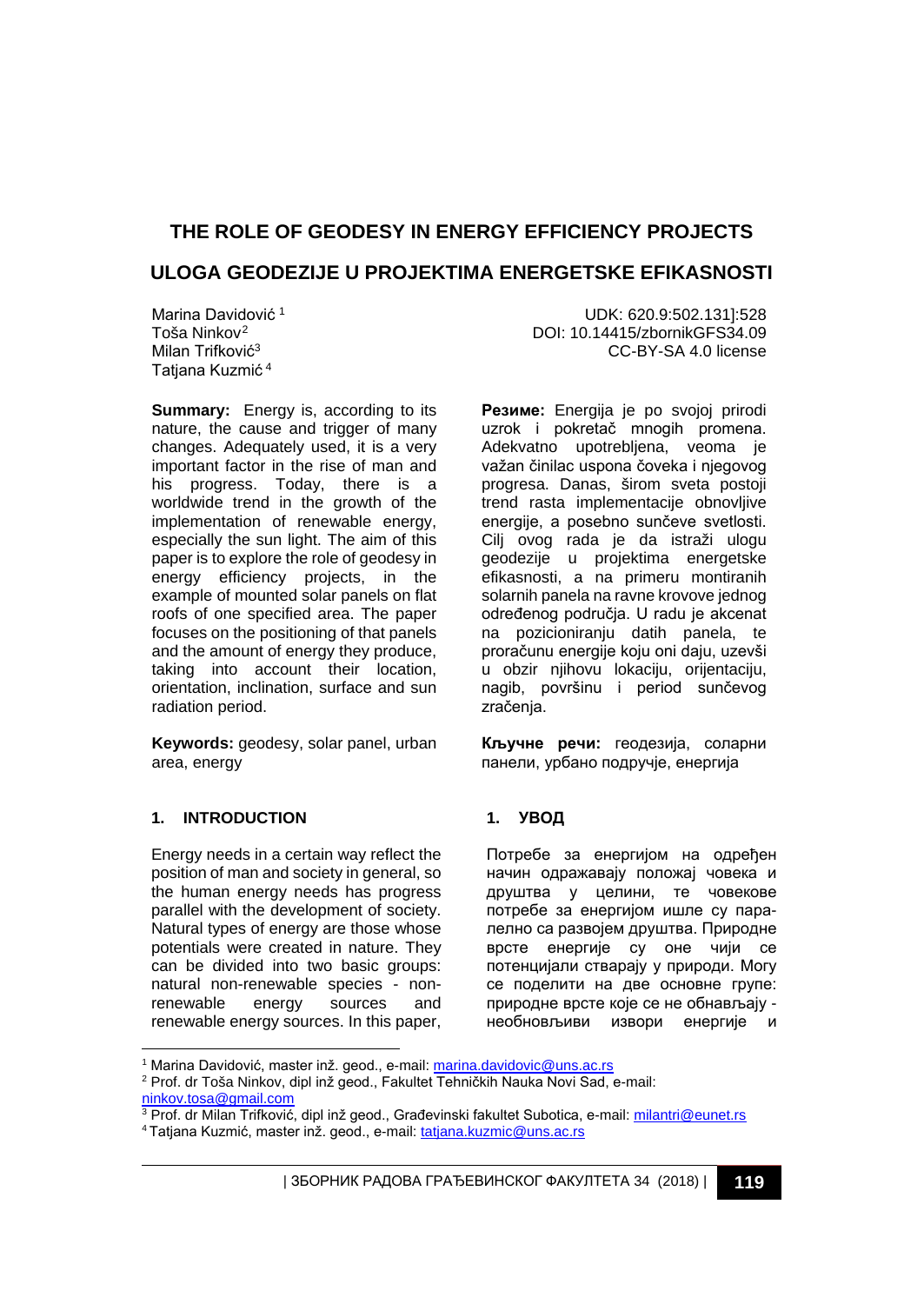the emphasis is on renewable energy sources, i.e. solar energy. This type of energy and photovoltaic systems, as one of its products, are described in more detail, then the mathematical model for the calculation of solar energy is presented, applied in case of installation of solar panels on all flat roofs of the Belgrade settlement – Rospi Ćuprija.

#### **2. RENEWABLE ENERGY RESOURCES**

The word energy is derived from the word *Energos*, which in Greek means activity [1]. Energy is the ability of a body to perform some work, and also it can be said that work and energy are equivalent terms, although the scope and content of these two words are not exactly identical. In essence, the energy change is equal to the work that is done, and therefore is expressed by the same measurement unit - joule [J] in honor of english physicist James Prescott Joule. Work that is done can be manifested in many ways: as a change in position, speed, temperature, and so on.

There are differences between renewable and non-renewable energy sources in the consistency, the possibilities of storage and transport, but also from the aspect of the necessary investments for the construction of the facilities for their use, as well as the costs for their working and maintenance. For the practical use of natural energy potential, the technical possibility and economic justification of their exploitation is very important [2].

Renewable energy sources are energy sources that are found in nature and are renewed in whole or in part, in particular the energy of watercourses, winds, nonaccumulated solar energy, biomass, geothermal energy, biofuels, biogas, synthetic gas, landfill gas, gas from the facilities for sewage treatment water and wastewater from the food and wood processing industry that do not contain hazardous substances [3]. These are natural resources which, as such, are природне врсте које се обнављају обновљиви извори енергије. У овом раду акценат је на обновљивим изворима енергије, односно соларној енергији. Детаљно је описан овај вид енергије, те фотонапонских системи, као један њен продукт, потом је представљен математички модел за прорачун приноса сунчеве енергије, примењен у случају монтирања соларних панела на свим равним крововима београдског насеља - Роспи Ћуприја.

#### **2. ОБНОВЉИВИ ИЗВОРИ ЕНЕРГИЈЕ**

Реч енергија је иначе настала од речи Енергос што на грчком значи активност [1]. Енергија је способност неког тела да обави неки рад, а исто се тако може рећи да су рад и енергија еквивалентни појмови, иако опсег и садржај тих двају речи није потпуно идентичан. У суштини, промена енергије једнака је извршеном раду, па се стога и изражавају истом мерном јединицом - џул [Ј] у част енглеског физичара - Џејмса Прескота Џула. Вршење рада се може манифестовати на много начина: као промена положаја, брзине, температуре и слично.

Између обновљивих и необновљивих извора енергије постоје разлике у константности, могућности ускладиштења и транспорта, али и са гледишта потребних улагања за градњу постројења за њихово коришћење, те трошкова за њихов рад и одржавање. За практично коришћење природних потенцијала енергије веома је битна техничка могућност и економска оправданост њиховог коришћења [2]. Обновљиви извори енергије јесу извори енергије који се налазе у природи и обнављају се у целости или делимично, посебно енергија водотокова, ветра, неакумулирана сунчева енергија, биомаса, геотермална енергија, биогорива, биогас, синтетички гас, депонијски гас, гас из постројења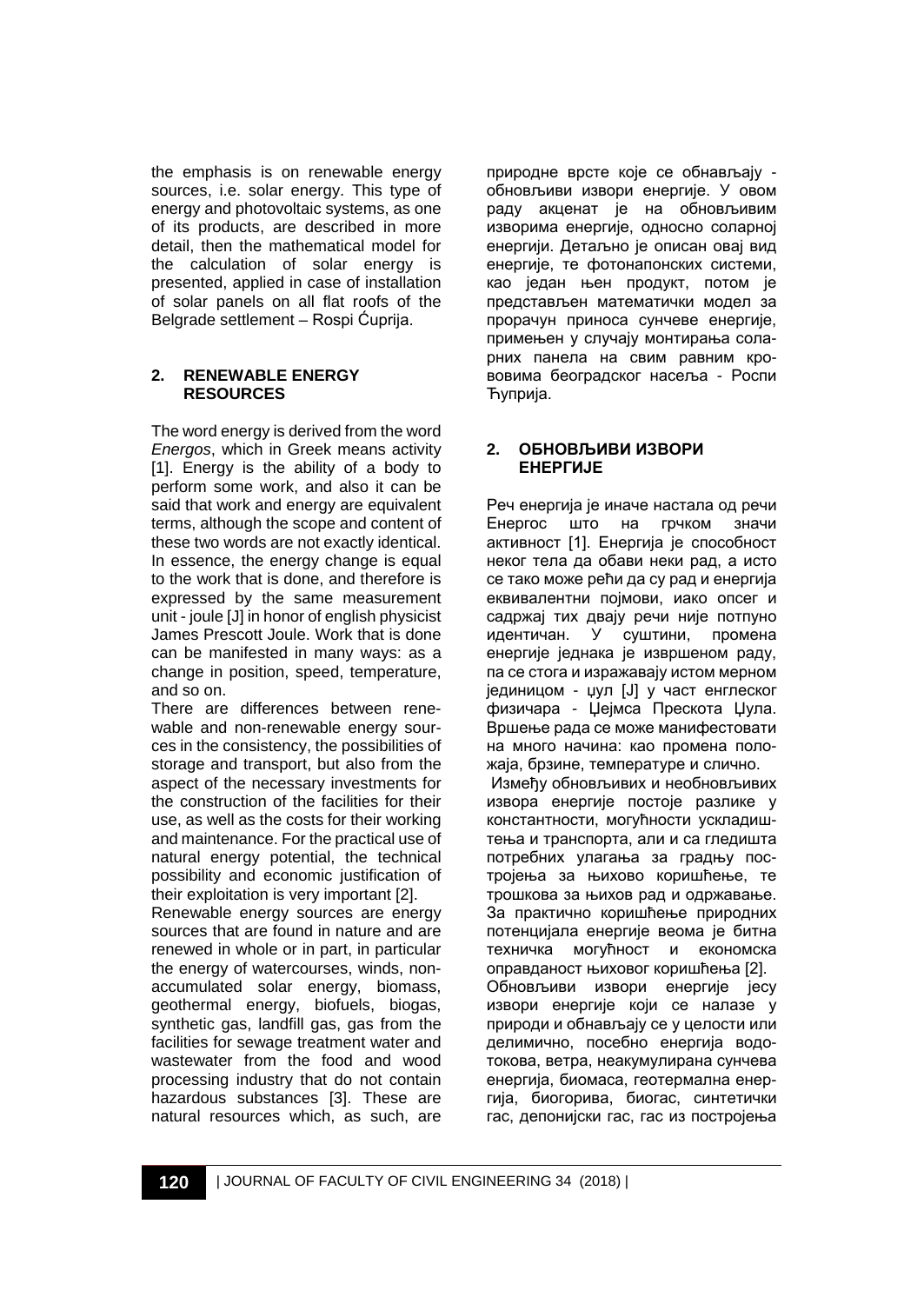regeneratively inexhaustible and considerably more favorable for the environment. Regarding the fact that their application has a positive economic impact on the development of underdeveloped areas, and because of the fact that their more significant use is an<br>environmentally friendly solution, environmentally friendly solution, renewable energy sources can be defined as the main energy sources of the future [4].

Renewable energy technology does not produce only energy, heat and fuel for transportation, but it also offers the possibility of living that leads to reasonable future development. In Europe and other industrialized areas, the main reason for the development of renewable energy sources is the environment, particularly concern about global climate change and the need for improvement of the security and diversification of energy supply [5].

## **2.1. SOLAR ENERGY**

Sun energy is one of the best forms of renewable energy, which has the least negative impact on the environment [6]. Sunlight, with previously explained renewable energy sources, is considered as the most available renewable energy source on Earth. However, a very small amount of energy is used from the one that is actually available to us. The sun light is a resource that can be used by every country, in certain quantities, with ecologically pure energy whose energy technology does not pollute the environment in the process of converting from original form into a form suitable for the use [7].

If we imagine (Figure 1) the volume of the cube and we bring it in analogy to the Sun's energy reaching Earth for one year (cube 1), comparing it with reserves of primary energy sources and the total annual world energy consumption (cube 7) is: all coal reserves (cube 4), natural gas (cube 3), oil (cube 5) and uranium (cube 6) together, and the amount of

за третман канализационих вода и отпадних вода из прехрамбене и дрвно-прерађивачке индустрије који не садрже опасне материје [3]. Ради се о природним ресурсима који су, као такви, регенеративно неисцрпни и знатно повољнијег утицаја на околину. С обзиром на чињеницу да њихова примена има позитивни економски<br>утицај на развој неразвијених неразвијених подручја, као и због чињенице да њихова значајнија употреба представља еколошки прихватљивије решење, обновљиве изворе енергије можемо дефинисати и као основне енергенте будућности [4]. Технологија обновљивих извора енергије не производи само енергију, топлоту и гориво за транспортна средства, већ такође нуди могућност живота који води разумном будућем развоју. У Европи и другим<br>индустријализованим подручјима, индустријализованим главни разлог за развој обновљивих извора енергије је околина, посебно забринутост у вези с глобалним климатским променама и потребом за побољшањем сигурности и разноликости опскрбе енергијом [5].

## **2.1. СОЛАРНА ЕНЕРГИЈА**

Енергија сунца је један од најбољих видова обновљиве енергије, која има најмањи негативни утицај на околину [6]. Сунчева светлост, уз претходно појашњене обновљиве изворе енергије, сматра се најчешћим доступним обновљивим извором енергије на Земљи. Међутим, употребљава се веома мали део енергије од оне која нам је реално доступна. Сунчева светлост представља ресурс којим може свака земља, у одређеним количинама да располаже, а при томе је еколошки чиста енергија чија енергетска технологија не загађује животну средину у процесу претварања из изворног облика у облик погодан за коришћење [7].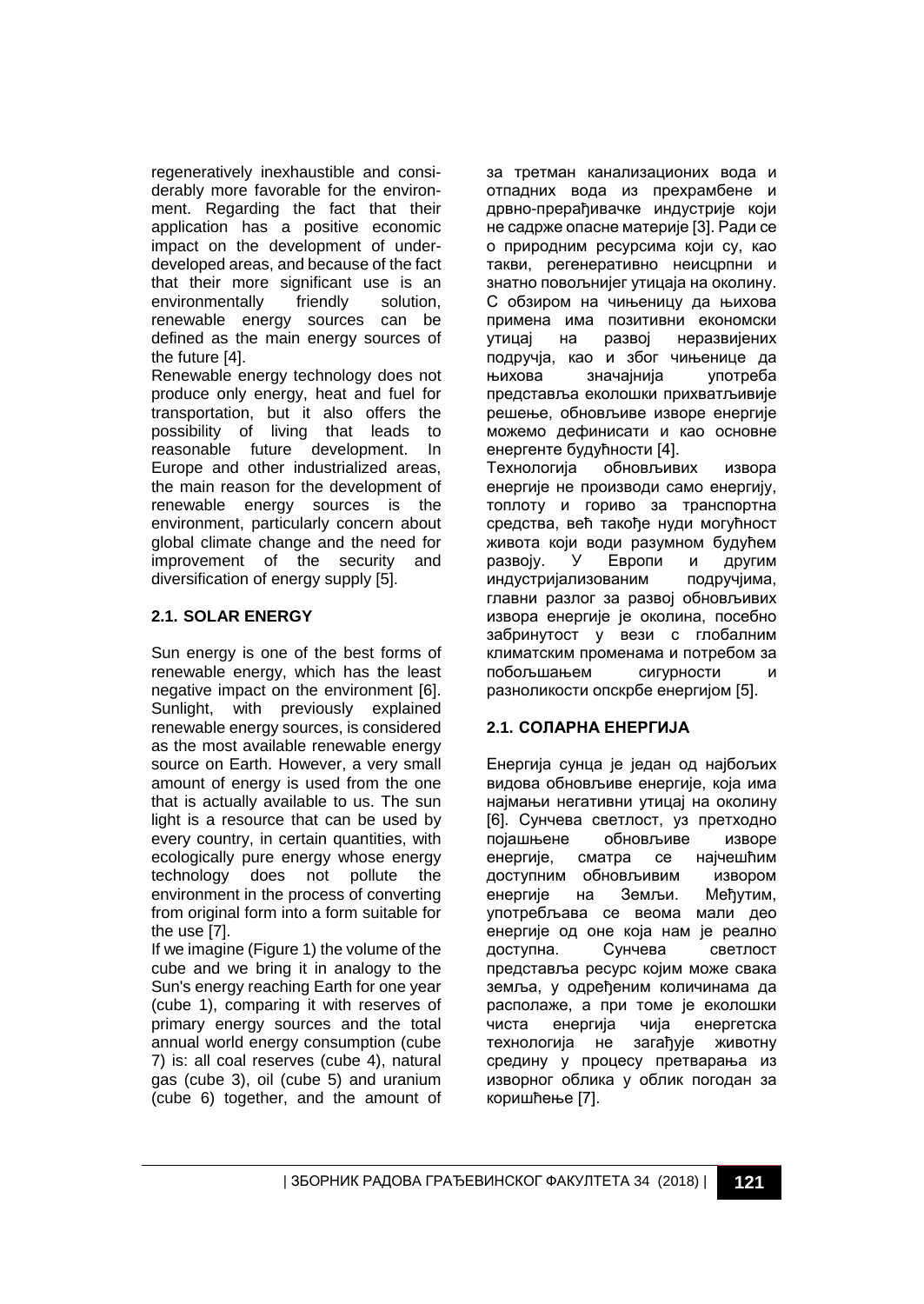currently used solar energy shows the smallest cube (cube number 2) [8].

From the shown above, it is noticeable that solar energy is insufficiently explored<br>and underutilized, and that more and underutilized, and that more research should be undertaken on this subject, which also this paper deals with. The photovoltaic system, as a very serious product using solar energy, is described in the next chapter.

## **3. PHOTOVOLTAIC SYSTEMS**

Significant number of research and development of the technology of thermal photovoltaic systems has been done since the 1970s [9]. Photovoltaic solar system is a system by which solar radiation turns into electricity and supplies consumers with direct and / or alternating current. The photovoltaic solar system can operate independently of the electricity distribution network or be connected to it.

Depending on the components of which it consists, a photovoltaic solar system that is not connected to the electricity distribution network can provide consumers with direct or alternating current. The example of such system is shown in Figure 2.

Ако замислимо (Слика 1) запремину коцке и доведемо је у аналогију са енергијом Сунца која доспе на Земљу току једне године (коцка 1), поређење са резервама примарних извора енергије и укупном годишњом светском потрошњом енергије (коцка 7) гласи: све резерве угља (коцка 4), природног гаса (коцка 3), нафте (коцка 5) и урана (коцка 6) заједно, a износ тренутно коришћене Сунчеве енергије приказује најситнија коцка (коцка број 2) [8].

Из приложеног, уочљиво је да је соларна енергија недовољно истражена, те недовољно искоришћена, и да би се требало више истраживати на ту тему, чиме се бави и овај рад. Фотонапонски систем, као веома озбиљан производ који користи соларну енергију, описан је у наредном поглављу.

# **3. ФОТОНАПОНСКИ СИСТЕМИ**

Значајан број истраживања и развоја технологије термалних фотонапонских система је учињен од 1970-их [9]. Под фотонапонским соларним системом подразумева се систем помоћу кога се сунчево зрачење претвара у електричну енергију и врши снабдевање потрошача једносмерном и/или наизменичном струјом.



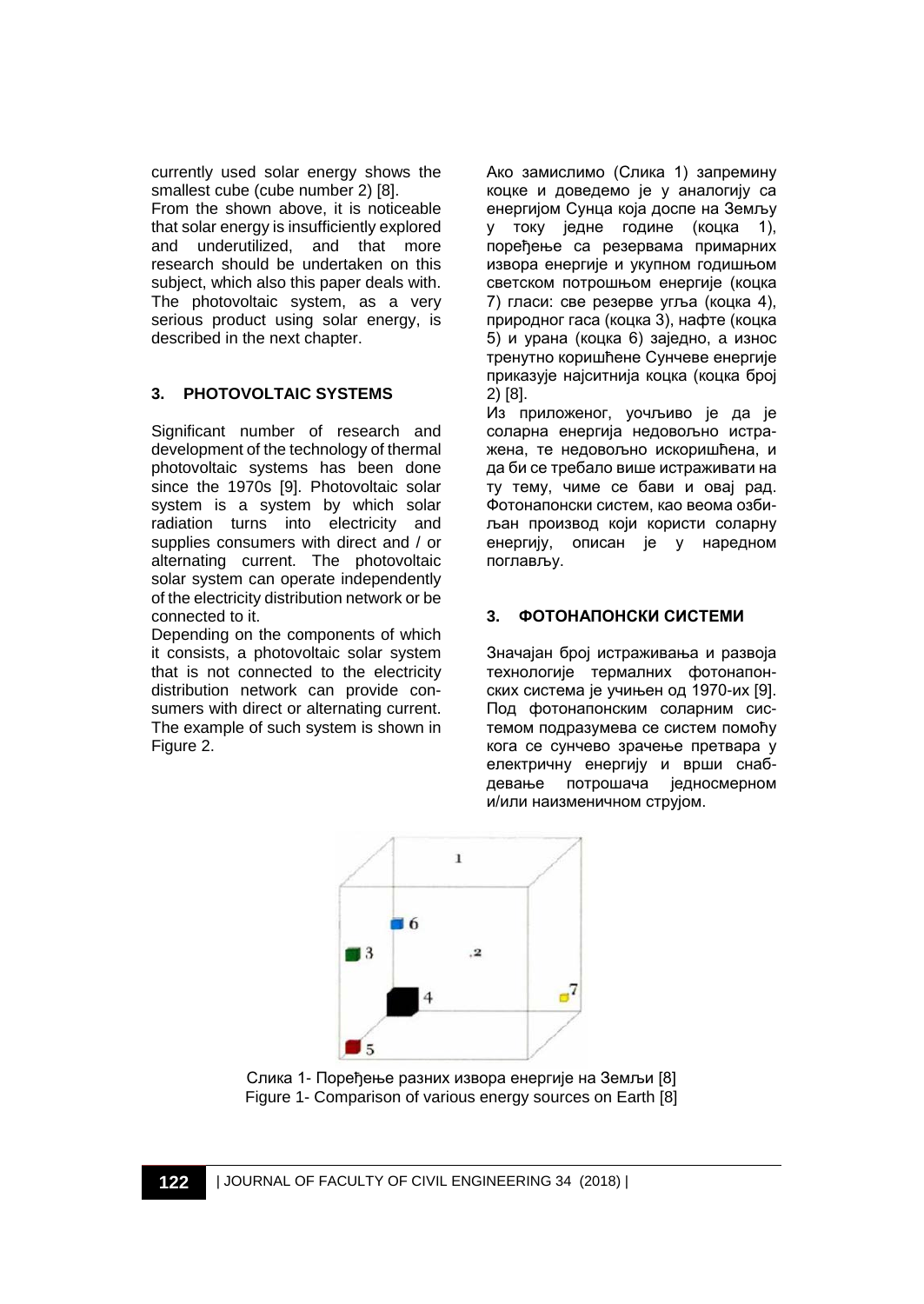#### **3.1. COMPONENTS OF PHOTOVOLTAIC SOLAR SYSTEM**

The basic elements of the photovoltaic solar system are solar cells, battery charging regulator, battery, inverter and consumers. while optional components are electrical counter, network exclusion equipment, monitoring and management of the system itself [10].

Фотонапонски соларни систем може да ради независно од електродистрибутивне мреже или да буде прикључен на њу. У зависности од компонената од којих се састоји, фотонапонски соларни систем који није прикључен за електродистрибутивну мрежу потрошачима може да даје једносмерну или наизменичну струју. Један овакав систем приказује Слика број 2.



Слика 2-Фотонапонски систем монтиран на објекат Figure 2- Photovoltaic system mounted on the building

The battery is an electrochemical source of energy whose work is based on a reversible electrochemical process of converting electrical energy into a chemical, and vice versa. The battery consists of galvanic elements that have two electrodes (anode and cathode) that are in the electrolyte. By serial connection of galvanic elements, a rechargeable battery of rated voltage is obtained which corresponds to the number of galvanic elements multiplied by the voltage of one element. The battery charging regulator automatically regulates the charging and discharging of the battery. The battery can be damaged if it is too charged or empty. When the battery is charged, the regulator interrupts its further charging, and when the battery is discharged to a

#### **3.1. KOМПОНЕНТЕ ФОТОНАПОНСКОГ СОЛАРНОГ СИСТЕМА**

Основни елементи фотонапонског соларног система су соларне ћелије, регулатор пуњења акумулатора, акумулатор, инвертор и потрошачи. док су опциони електрично бројило, опрема за мрежно искључење, наџор и управљање самим системом [10]. Акумулатор је електрохемијски извор енергије чији се рад заснива на реверзибилном елетрохемијском процесу конверзије електричне енергије у хемијску, и обрнуто. Акумулатор се састоји од галванских елемената који имају по две електроде (аноду и катоду) које се налазе у електролиту. Серијским повезивањем галванских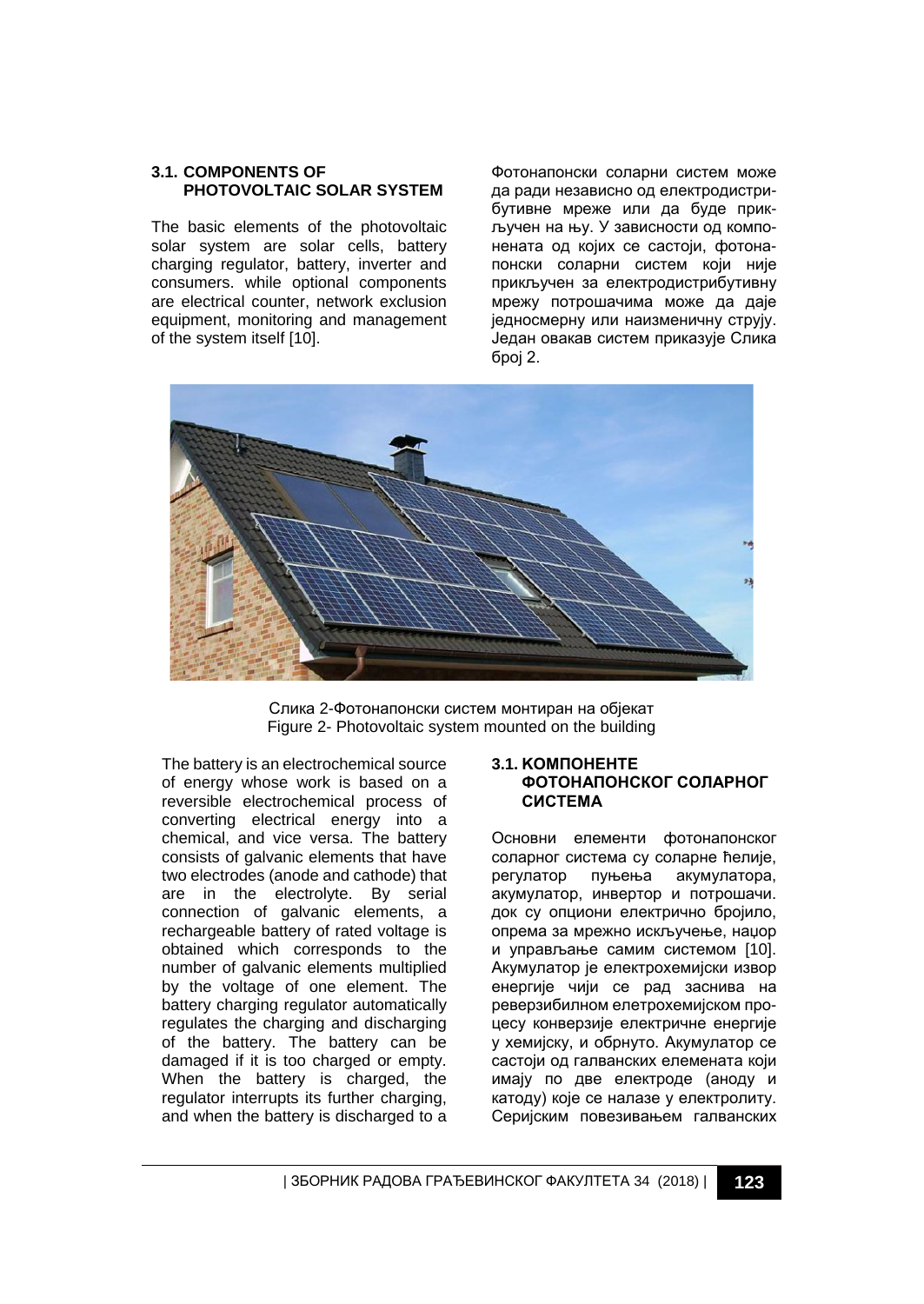certain limit, the regulator switches off the consumer from the battery. Inverter is a device that converts direct current of 12 V or 24 V DC to voltage of 220 V. The inverters, used in the photovoltaic system for supplying consumers with alternating current, use unipolar transistors, whose output power is from 100 W to 32 kW. The choice of a suitable inverter for use in photovoltaic solar systems depends on the waveform of the output voltage, requires of the system's loading, its efficiency, etc. Network-connected systems do not require that the extra energy is stored in batteries - basically the network is used as a battery. During the day, solar energy is automatically used, and when more energy is produced than necessary, surplus can be sold. The standard electric counter is replaced by a network-connected counter that shows two digits - one is the purchased power, while the other is the sold-out power [10].

Network disconnection is a power switch for system shut-off that is required for network-connected systems. As energy in a network-connected system can be returned to the power network, network disconnection allows the electrical company to shut down the energy flow in order to protect electricians and allow them to work in safe conditions during repairs. Once a solar energy system is set up, it is convenient to have a way to monitor how much energy is produced. Most inverters display this information, but many companies offer a wireless monitor that can be placed in a more accessible and more visible location. These data can also be sent over the Internet, where they can be displayed on a personalized page that displays daily electricity production, as well as the historical performance of the system. Solar energy systems usually require a little maintenance and last up to 25 or 30 years. Occasionally washing solar panels in order to remove dirt is the maximum degree of maintenance required for these systems [11].

елемената добија се акумулаторска батерија називног напона који одговара броју галванских елемената помноженим с напоном једног елемента. Регулатор пуњења акумулатора аутоматски регулише пуњење и пражњење акумулатора. Акумулатор може да се оштети уколико се превише напуни или испразни. Када је акумулатор напуњен, регулатор прекида његово даље пуњење, а када је акумулатор испражњен до одређене границе, регулатор искључује потрошач са акумулатора. Инвертор је уређај које претвара једносмерни напон од 12 V или 24 V у назменични напон од 220V. Инвертори, који се користе код фотонапонског система за снабдевање потрошача наизменичном струјом, користе униполарне транзисторе, чија је излазна снага од 100 W до 32 кW. Избор одговарајућег инвертора за примену код фотонапонских соларних система зависи од таласног облика излазног напона, захтева оптерећења система, његове ефикасности, итд. Мрежно повезани системи не захтевају да вишак енергије буде сачуван у батеријама у суштини се користи мрежа као батерија. Током дана аутоматски се користи соларна енергија, а када се произведе више енергије него што је потребно, вишак се може продати. Стандардно електрично бројило се замењује са мрежно повезаним бројилом који показује две цифре једна је купљена снага, док је друга продата снага [10].

Мрежно искључење је прекидач за искључивање система који је неопходан за мрежно повезане системе. Због тога што енергија у мрежно повезаном систему може да се врати назад у електричну мрежу, мрежно искључење омогућава електричној компанији да угаси проток енергије како би заштитила електричаре и дозволила им да раде у безбедним условима приликом поправки. Једном када се соларни енергетски систем постави, згодно је имати начин да се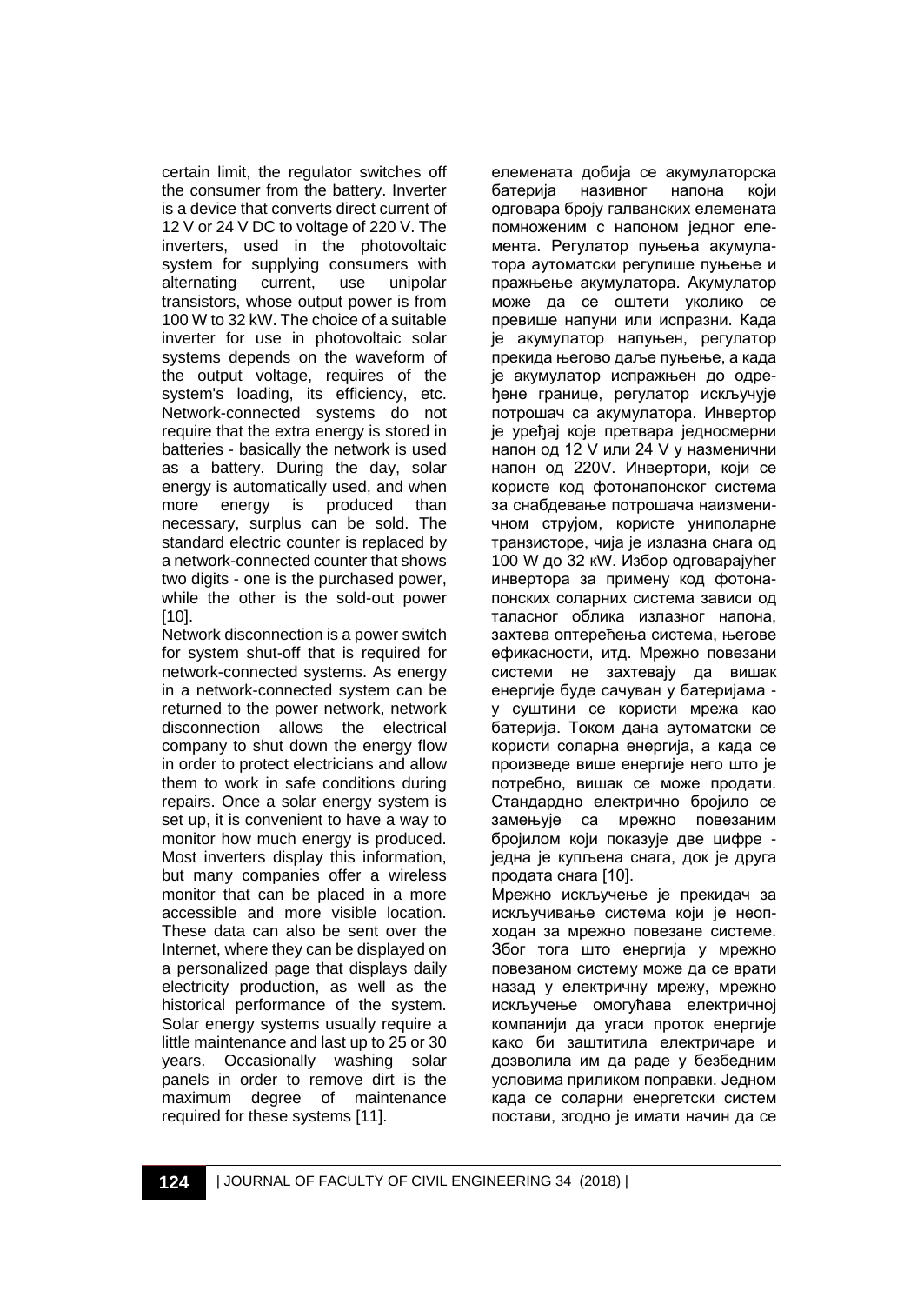#### **4. MATEMATIC MODEL FOR THE ESTIMATION OF PHOTOVOLTAIC SYSTEMS POSITION AND THE INCOME OF SOLAR ENERGY**

According to [12], the simplest mathematical approach to calculate array spacing for a rack mounted PV array uses equations  $(1)$  -  $(3)$ , where parameters are: **S** -array spacing (hereinafter, PV module), **VSA** - the vertical shading angle between the sun and the array, **H** -the height of the tilted module, **Wp**-the array row width,  $\gamma_s$ -the azimuth,  $\alpha_s$ -altitude angle,  $\beta_a$ -the tilt angle of the array relative to the roof surface and  $\gamma_a$ - the orientation of the array (calculating od 0-360° from North). надзире колико се енергије производи. Већина инвертора приказује ту информацију, али многе компаније нуде бежични монитор који може бити постављен на приступачнијој и видљивијој локацији. Ови подаци могу бити послати и путем интернета, где се могу приказивати на персонализованој страници која приказује дневну производњу струје, као и историјски учинак система. Системи соларне енергије обично захтевају врло мало одржавања и трају око 25 до 30 година. Повремено прање соларних панела како би се уклонила прљавштина је максимални степен одржавања који је потребан за ове системе [11].

#### **4. МАТЕМАТИЧКИ МОДЕЛ ЗА ПРОРАЧУН РАСПОРЕДА ФОТОНАПОНСКИХ СИСТЕМА И ПРИНОС СУНЧЕВЕ ЕНЕРГИЈЕ**

Према [12], математички приступ за<br>израчунавање израспореда израчунавање фотонапонских низова користи једначине (1)-(3):

 $S=H/tan(VSA)$  $tan(VSA) = tan\alpha s / cos(ys - \gamma a)$  $H = WP \cdot \sin\beta a$  (3)

(2)

(1)

The equations can also be used to calculate the distance between the PV modules for avoiding self-shading at any given time of the year and any sun<br>position. Eq. (2) represents the position. Eq. (2) represents the modification of the basic equation in order to allow the calculation of the PV module arrangement of any orientation mounted on the horizontal surface. The vector analysis methodology presented in this paper enables the calculation of array spacing for photovoltaic arrays mounted on non-horizontal surfaces (i.e., roof structures) and non-ideal array orientations. The modified relations for **H** and **tan(VSA)** are given in Eqs. (4) i (5) [12], where S is calculated by using Eq. (1) and where are:  $\beta_a$ <sup>'</sup> -the tilt angle of the array relative to the roof surface,  $\alpha'_{s}$ 

где су параметри: **S** - размак између низова фотонапонских система (у даљем тексту, ПВ модула); **VSA** вертикални угао прављења хлада између Сунца и ПВ модула; **H** - висина нагнутог модула; **Wp** - ширина ПВ модула;  $\gamma_s$  - азимут;  $\alpha_s$  - алтитудни угао сунца;  $\beta_a$  - угао нагиба ПВ модула у односу на хоризонтални референтни оквир;  $\gamma_a$ - оријентација ПВ модула (рачунајући од 0-360° од правца севера).

Једначине могу бити искоришћене и за израчунавање размака између ПВ модула за избегавање самосенчења (формирања хлада) у било ком одређеном тренутку у години и било ком положају сунца. Јед. (2) представља модификацију основне

| ЗБОРНИК РАДОВА ГРАЂЕВИНСКОГ ФАКУЛТЕТА 34 (2018) | **125**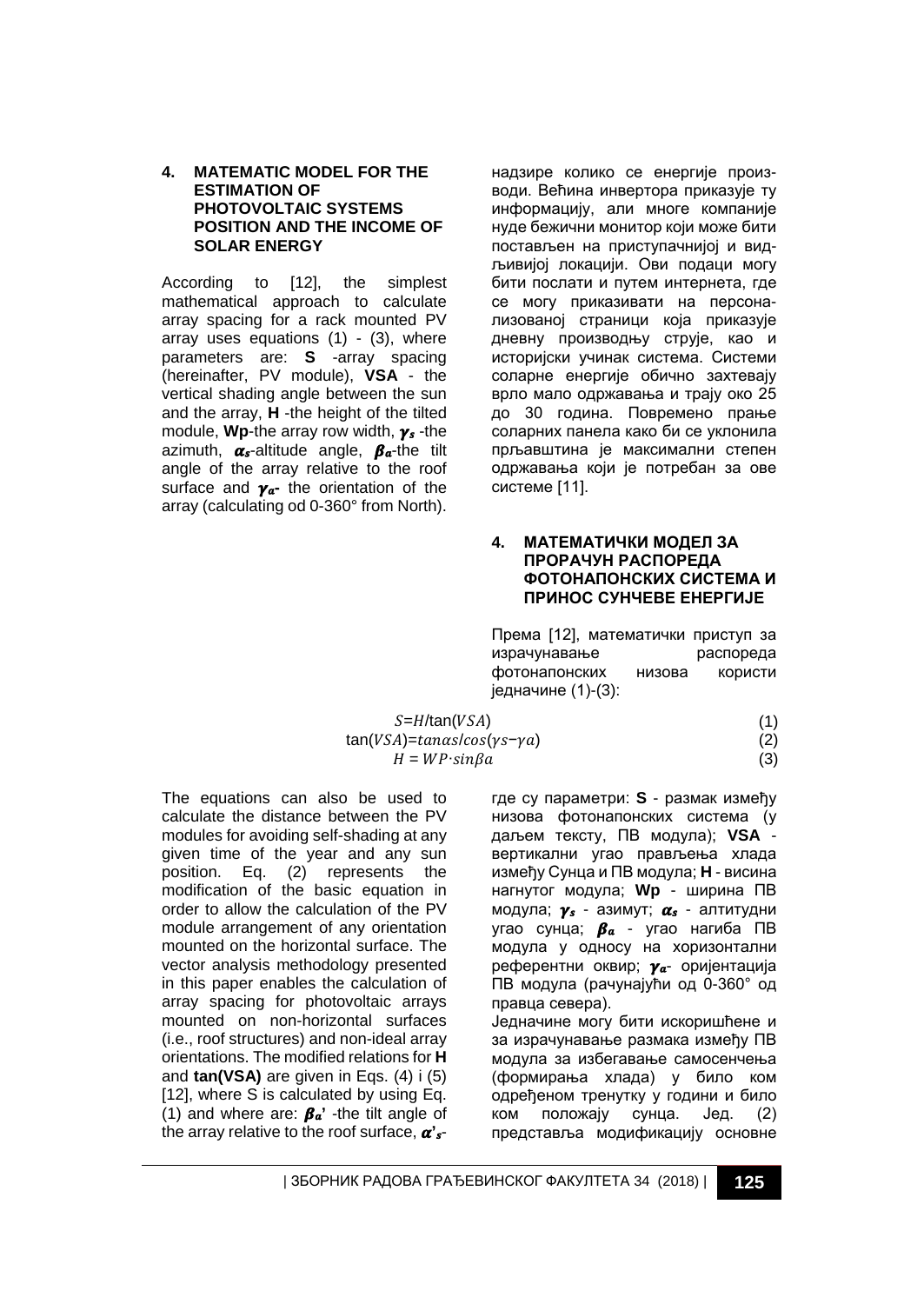the tilt angle of the array relative to the roof surface,  $\mathbf{y}'_{s}$ - the azimuth relative to the roof surface and  $\gamma'_{\alpha}$ -the orientation angle of the sun and the PV array.

Eq. (5), which calculates the vertical shading angle, is dependent on the altitude and azimuth angle of the sun's position in addition to the array orientation. All three of these angles are spatially referenced to the underlying surface which the PV array is mounted upon (typically a roof surface).

једначине, како би се омогућило за израчунавање распореда ПВ модула било које оријентације, монтираног на хоризонталну површину. Методологија векторске анализе омогућава прорачун распореда ПВ модула монтираних на нехоризонталним површинама (нпр. кровна конструкција) и не-идеалне оријентације. Модификовани односи за **H** и **tan(VSA)** дати су у једначинама (4) и (5) [12]:

$$
H = W_{F} \sin \beta_{a'}
$$
\n
$$
\tan(VSA) = \tan \alpha'_{s} / \cos(\gamma'_{s} - \gamma'_{a})
$$
\n
$$
\tag{5}
$$

This surface can be of any tilt and orientation. The equations for  $\alpha$ 's,  $\gamma$ 's,  $\beta$ ' a and  $\gamma$ ' a are given in Eq. (6–9) and were derived using vector analysis [12]. The angles  $\beta_r$  i  $\gamma_r$  are the inclination and orientation (0-360 ° from the north) of the substrate, ie, roof surfaces, and other parameters have been previously clarified. After calculation of array spacing for photovoltaic arrays, the size of the photovoltaic system can be calculated, or how much power the predefined system collects.

Где се распоред модула - S обрачунава по јед. (1) и где је:  $\beta_a$ <sup>'</sup> угао нагиба ПВ модула у односу на површину крова; ' $\alpha'$ <sub>s</sub>- алтитудни угао Сунца у односу на површину крова;  $\gamma$ 's - азимут у односу на површину крова; **'** - оријентација ПВ модула у односу на површину крова. Јед. (5), која израчунава вертикални угао прављења хлада, зависи од<br>алтитудног угла, азимута и алтитудног угла, азимута и оријентације модула. Сва три ова угла су просторно упућена на подлогу на коју је ПВ низ постављен (обично површина крова). Ова површина може бити било ког нагиба и оријентације. Једначине за  $\alpha$ 's,  $\gamma$ 's,  $\beta$ ' и  $\gamma$ ' и су изведене помоћу векторске анализе, а дате су једначинама. (6) - (9) [12]:

$$
\alpha'_{s} = \sin^{-1}(\cos\alpha_{s}\sin\gamma_{s}\sin\gamma_{r}\sin\beta_{r} + \cos\alpha_{s}\cos\gamma_{s}\cos\gamma_{r}\sin\beta_{r} + \sin\alpha_{s}\cos\beta_{r})
$$
(6)

$$
\gamma'_{s=cos^{-1}((cos\alpha_s sin\gamma_s sin\gamma_r cos\beta_r + cos\alpha_s cos\gamma_s cos\gamma_r sin\beta_r + sin\alpha_s cos\beta_r)/cos\alpha's)
$$
 (7)

$$
\beta'_{a} = \cos^{-1}(\sin\beta_{a} \sin\gamma_{a} \sin\beta_{r} \sin\gamma_{r} + \sin\beta_{a} \cos\gamma_{a} \sin\beta_{r} \cos\gamma_{r} + \cos\beta_{a} \cos\beta_{r})
$$
 (8)

$$
\gamma'_{\alpha=}\cos^{-1}((\sin\beta_{\alpha}\sin\gamma_{\alpha}\cos\beta_{r}\sin\gamma_{r}+\sin\beta_{\alpha}\cos\gamma_{\alpha}\cos\beta_{r}\cos\gamma_{r}-\cos\beta_{\alpha}\sin\beta_{r})/ \tag{9}
$$

sinβ'a)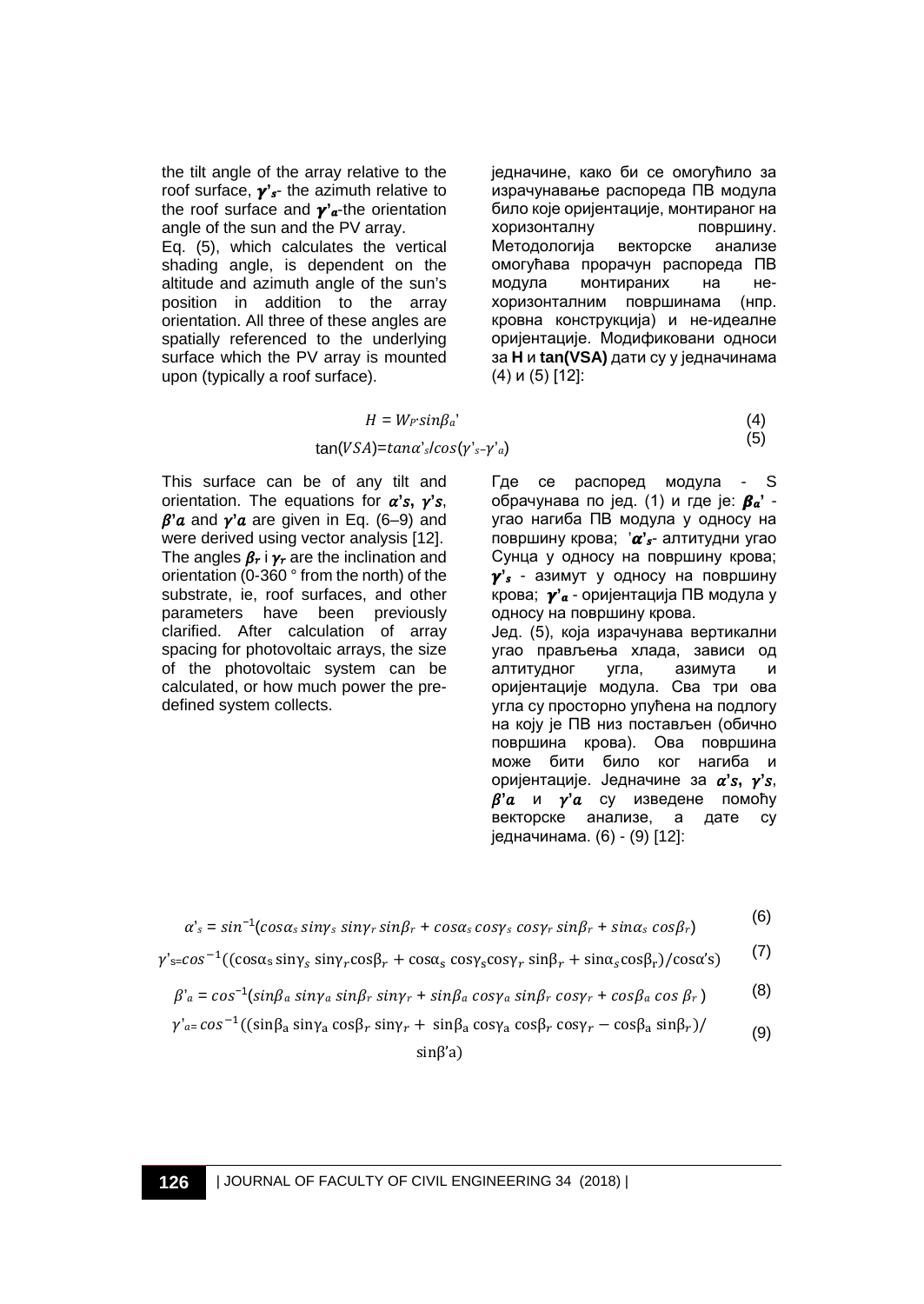The calculation, according to [12], is given by the equations (10) and (11), where are  $P_m$ -rated power of the module<br>(manufacturer specification).  $L_{m-1}$ specification), length of the chosen photovoltaic module,  $W_m$  - width of the chosen photovoltaic module,  $DC_{faktor}$ - PV array power density factor,  $A_k$  -roof surface and  $DC<sub>SIST</sub>$ - PV array system size.

Углови  $\beta_r$  и  $\gamma_r$  и су нагиб и<br>оријентација (0-360° од правца оријентација (0-360° севера) подлоге тј. кровне површине, а остали параметри су претходно појашњени. Након прорачуна распореда фотонапонских модула, може се израчунати величина фотонапонског система, односно колико снаге предефинисани систем прикупља. Прорачун, према [12], дат је једначинама (10) и (11):

 $DCSIST = (Ak \cdot DCfaktor)/1000$  (10)<br> $DCfaktor = PM / (Lm*(S+Wm*cos\beta'a))$  (11)  $DCfaktor = Pm / (Lm*(S+Wm*cosβ'a))$ 

#### **5. THE ESTIMATION OF THE INCOME OF SOLAR ENERGY USING PHOTOVOLTAIC SYSTEMS IN THE AREA OF INTEREST**

For the practical part of the paper, point cloud of the municipality of Rospi Ćuprija was used. The point cloud was obtained by advanced geodetic measurement technology-laser scanning, which has been used in many areas of human activity for the purpose of efficient and, above all, timely and spatially reliable resolution of the problems [13].

Additionally, the .dwg file with 2D polygons of all objects and area elements was used as the input data, and then all the objects with flat roofs were selected.

For the calculation of energy yield through photovoltaic cells, equations (1, 4-11) were used. The estimation is as following: when on the all objects of the selected area solar panels are mounted in the optimum position (regarding inclination and orientation), with the defined altitude angle and the azimuth for that location in a certain period, and the panel type that will be used is defined, according to the data about the roof surfaces, orientation and their inclination, the total power is obtained.

где је:  $P_{m}$ - дефинисана снага коришћеног ПВ модула, у стандардним условима (спецификација произвођача),  $L_m$ -дужина одабраног ПВ модула,  $W_m$  - ширина одабраног ПВ модула,

 $DC$  *faktorr* - фактор снаге ПВ модула,  $A_k$ површина крова, *DC<sub>SIST</sub>*- величина ПВ система.

#### **5. ПРОРАЧУН ПРИНОСА СУНЧЕВЕ ЕНЕРГИЈЕ ПОМОЋУ ФОТОНАПОНСКИХ СИСТЕМА У ОБЛАСТИ ОД ИНТЕРЕСА**

За практични део рада, коришћен је облак тачака општине Роспи Ћуприје. Облак тачака добијен је напредном геодетском мерном технологијом ласерским скенирањем, које има значајну примену у многим подручјима људске делатности у сврху учинковитог и пре свега временски и просторно поузданог решавања насталих проблема [13]. Поред тога, као улазни податак коришћен је .dwg фајл са исцртаним 2Д полигонима свих објеката и елемената подручја, а потом су издвојени сви објекти са равним крововима.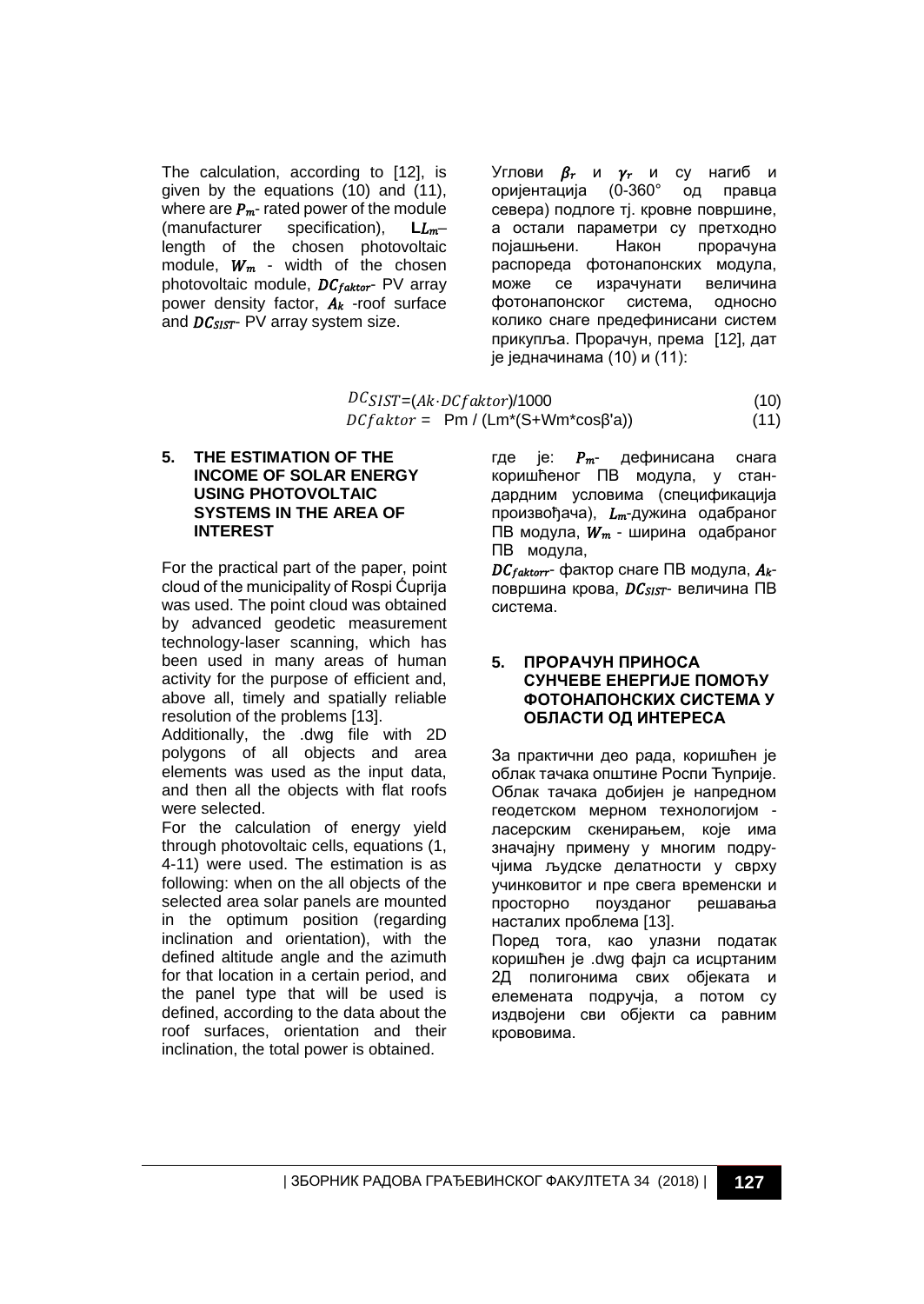Using the software packages, the base areas with a buffer zone of 35 cm are calculated, resulting in an approximate surface of the roof, and orientations of the roofs are added to those data (angle relative to the north direction) [14].

From the input data, it was necessary to choose one model of the solar panel that would be used. According to [15], a SN polycrystalline PV module, 265 W, 1650  $\times$  990  $\times$  30 mm, and an efficiency of 16% was selected. Parameters that also figurate in the above explained calculation are the altitude angle of the sun, and azimuth. These two angles change depending on the time of day and year. Simple online applications allow quick calculation of these angles for any location (it is all right to enter the latitude and longitude, hour, day, month, and year). As a result, azimuth and the altitude angle were obtained for every hour for the day of the year, when the insolation of the Sun is the greatest, i.e. the summer solstice (June 21, 2017). The average parameter values of that day were used: azimuth 156°, and the altitude angle 67°. In this way, the gained power that panel produces will represent the maximum in 2017.

It was necessary to define the inclination of panels that are being placed. To make the radiation on the surface of the photovoltaic panel the greatest, it is necessary for the panel surface to be perpendicular in relation to the sun's radiation. In this respect, the best tilting angle of the photovoltaic panel is a tilting angle equal to the angle of the latitude of the place where this panel is located (latitude angle), whereby the greatest average radiation is achieved. For the inhabitants of the Northern Hemisphere, this means the directing of the photovoltaic panel towards the south, i.e. toward the Equator. For Belgrade, whose latitude is 44° 48' 56", the optimal angle for flat roofs is exactly 45° (approximation made up to the degree level), and the orientation of the panels is toward the south, or 180° [14].

За прорачун приноса енергије преко фотонапонских ћелија, коришћене су формуле (1, 4-11). Процена се своди на следеће: када се на објекте изабраног подручја поставе соларни панели у оптималном положају (нагиб и оријентација), уз дефинисани алтитудни угао и азимут сунца за ту локацију у одређеном временском тренутку, одреди тип и врста панела који ће се користити, и помоћу података о површини и оријентацији кровова, добија се укупна снага коју ти панели производе. Помоћу коришћених софтверских пакета су израчунате површине основица са буфер зоном од 35 cm, чиме се долази до апроксималне површине крова, те тим подацима придружене оријентације кровова (угао у односу на правац севера) [14].

Од улазних података, неопходно је било изабрати и један модел соларног панела који ће се користити. Према [15], изабран је SN поликристални ПВ модул, јачине 265 W, димензија 1650 x 990 x 30 mm, и ефикасности 16%. Параметри који такође фигуришу у горе појашњеном прорачуну су алтитудни угао сунца и азимут. Ова два угла се мењају с обзиром на период дана и године. Једноставне онлајн апликације омогућавају брзи прорачун тих углова за било коју локацију (довољно је унети географску ширину и дужину, сат, дан, месец и годину). Као резултат, добијени су азимут и алтитудни угао сунца сваког сата за дан у години, када је највећа инсолација Сунца, односно на летњи солстициј (21.06.2017). Коришћене су просечне вредности параметара тог дана, односно: азимут 156°, те алтитудни угао 67°. На тај начин, добијена снага коју панел производи представљаће максималну снагу 2017. године.

Неопходно је било дефинисати нагибе панела који се постављају. Да би ирадијација на површини фотонапонског панела била највећа,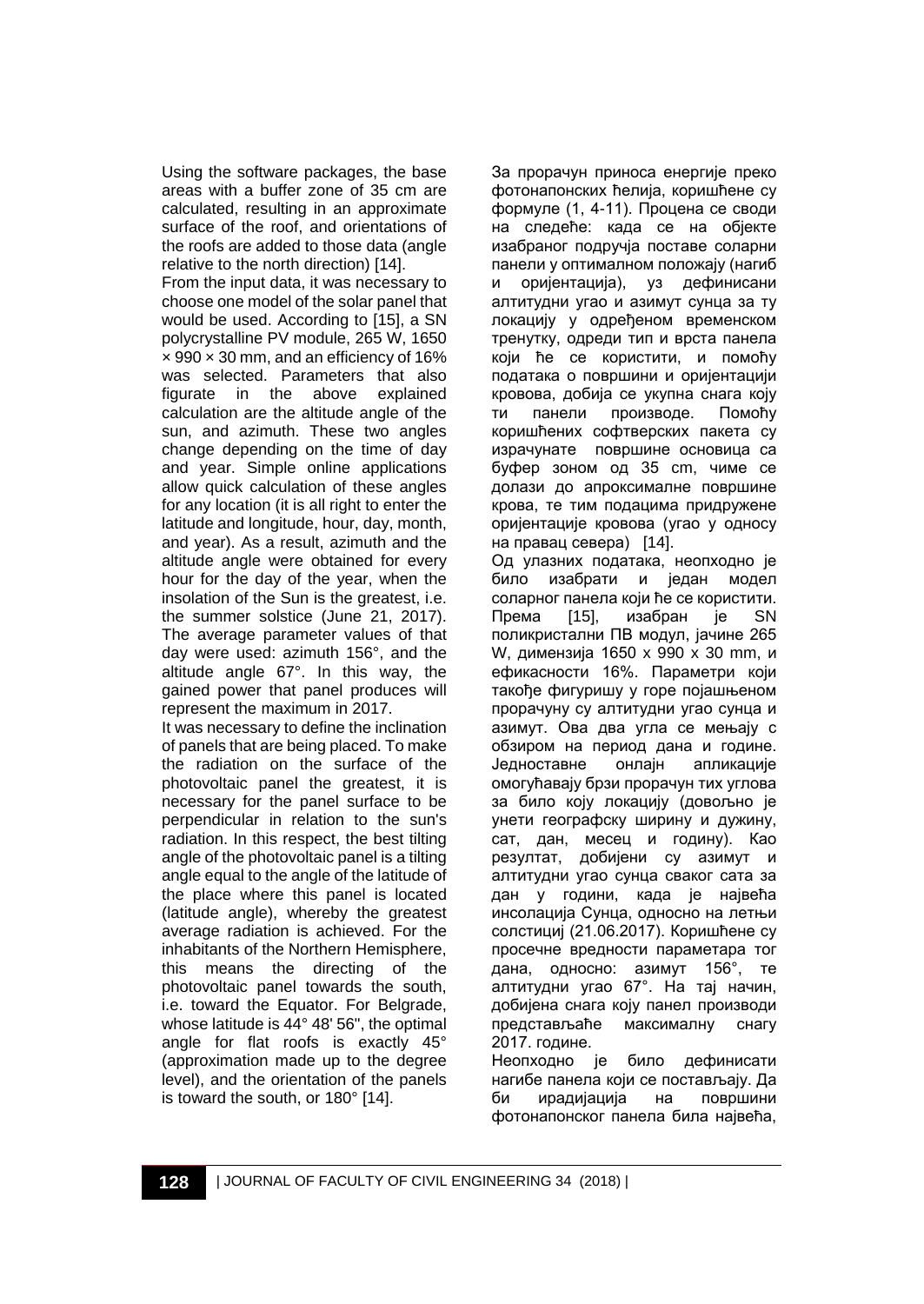After calculating and defining the necessary data, a distance between the PV modules (S) is obtained. Then, by using the spacing and dimensions of the selected panel, as well as the roof surface, the power produced by the panel is obtained, as shown in Table 1. From the Table number 1, it can be seen that the total power of the fixed panels on selected flat roofs is 3999.5954 kW. The surface that these panels occupy is the sum of all roofs, or 24839.16 m²

потребно је да површ панела буде нормална на упадно Сунчево зрачење. У том погледу, најбољи нагибни угао фотонапонског панела је нагибни угао једнак углу географске ширине места на коме се налази тај панел (латитудни угао) при чему се остварује највећа просечна ирадијација.

| Tabela broj 1: Snaga koju panel proizvodi na ravnim krovovima date opštine |  |
|----------------------------------------------------------------------------|--|
| Table 1: Power produced by panel on flat roofs in selected municipality    |  |

| Ordinary       | The average     | Ordinary       | The average   |
|----------------|-----------------|----------------|---------------|
| number of flat | power the panel | number of flat | power the     |
| roofs          | produces [kW]   | roofs          | panel         |
|                |                 |                | produces [kW] |
| 1              | 4.2181          | 18             | 232.2745      |
| $\overline{c}$ | 21.3131         | 19             | 35.6767       |
| 3              | 4.5511          | 20             | 260.6278      |
| 4              | 5.7866          | 21             | 11.5781       |
| 5              | 2.6396          | 22             | 510.3348      |
| 6              | 1589.9465       | 23             | 131.4843      |
| 7              | 40.3413         | 24             | 3.8211        |
| 8              | 11.5124         | 25             | 58.4237       |
| 9              | 6.4886          | 26             | 60.7166       |
| 10             | 5.4314          | 27             | 7.1124        |
| 11             | 1.6969          | 28             | 59.4904       |
| 12             | 9.3477          | 29             | 119.6116      |
| 13             | 6.1261          | 30             | 59.5888       |
| 14             | 6.0000          | 31             | 24.4626       |
| 15             | 42.6312         | 32             | 27.6302       |
| 16             | 32.3073         | 33             | 566.4961      |
| 17             | 39.5234         | <b>SUM:</b>    | 3999.1908     |

#### **6. CONCLUSION**

In order to effectively manage spatial and other information related to urban infrastructure, cities need up-to-date 3D spatial information and 3D GIS systems. The role of such systems is to support decision-making in the construction, use and management of urban infrastructure, as well as the further development of sustainable energy. Spatial information has become necessary for numerous aspects of urban develop-

За становнике Северне хемисфере то значи усмеравање фотонапонског панела према југу, односно према Екватору. За Београд, који има географску ширину 44° 48′ 56″, оптималан угао код равних кровова је управо 45° (узета је апроксимација до на степен), а оријентација панела ка југу, односно 180° [14].

Након израчунатих и дефинисаних неопходних података, добијен је размак између ПВ модула (S). Потом, преко размака и димензија одабраног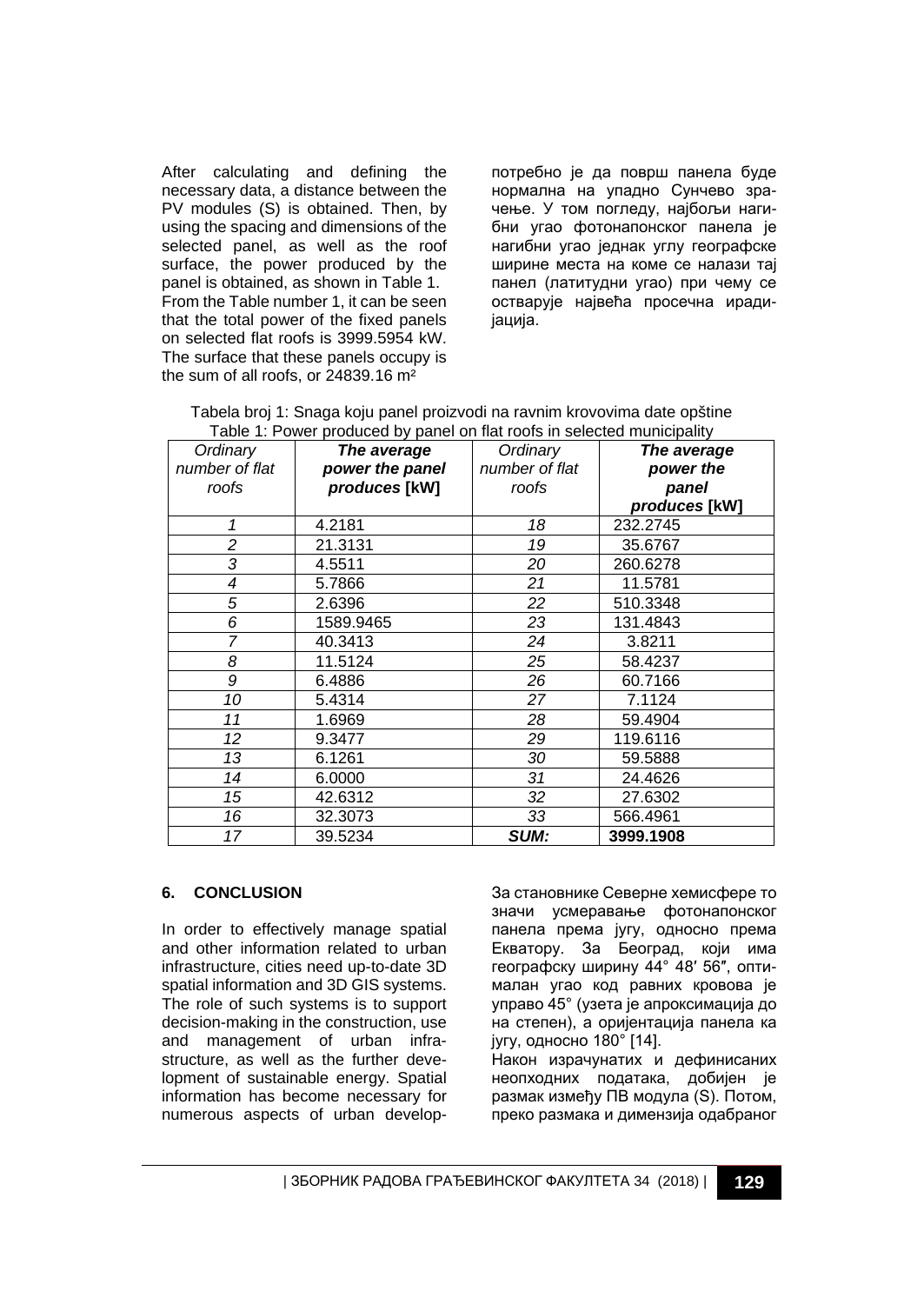ment, planning and management [16], and this paper presents their great role in maximizing the use of renewable energy sources.

The analyses in this paper were performed by using realistic measurement data about solar radiation and ambient temperature for the settlement of Rospi Ćuprija. In the estimation, it was taken that the photovoltaic panels are south oriented and fixed at the flat roofs. It was found that the total power produced by all photovoltaic panels installed on those selected roofs is 3999.5954 kW. The obtained figures indicate the necessity for the installation of photovoltaic panels from the aspect of energy, ecology, and finance.

What could lead to even better results in the future is the installation of mobile instead of fixed photovoltaic panels. South-oriented panels have maximum power production at midday, those oriented south-eastern have maximum power production in the morning hours, while those oriented south-west produce maximum power in the after noon. With rotating panels, according to the Sun, the usability would be maximum, not only for a certain period, but throughout the day. Being encouraged with investments, the technology of solar cells has been increasing. Investments are mainly focused on increasing the solar cells efficiency, which could become an even more important renewable energy source. Namely, this is good, not only from the ecological, but also from the energy point of view, because fossil fuels are not only ecologically unacceptable, but also limited. That is why there is a need for new technologies, which would be acceptable from the aspect of both energy and environment [14].

панела, као и површине крова, долази се до снаге коју производи панел, што приказује Табела број 1.

Из Tабеле број 1 се види да укупна снага коју фиксирани панели на датим равним крововима производе износи: 3999.5954кW. Површина коју ти панели заузимају је сумарна површина свих кровова, односно 24839.16m².

## **6. ЗАКЉУЧАК**

У сврху учинковитог управљања просторним и осталим информацијама повезаним са урбаном инфраструктуром, градовима су потребне ажурне 3Д просторне информације и 3Д ГИС системи. Улога таквих система је подршка у доношењу одлука при изградњи, употреби и управљању урбаном инфраструктуром, као и даљем развоју одрживе енергије. Просторне информације постале су нужно неопходне за бројне аспекте урбаног развоја, планирање и управљање [16], а у овом раду приказана је њихова велика улога када је реч о максималном искоришћавању обновљивих извора енергије.

Анализе у овом раду обављене су коришћењем реалних мерних података о соларном зрачењу и температури околине за насеље Роспи Ћуприја. У прорачуну, коришћено је да су фотонапонски панели јужно оријентисани и фиксирани на равним крововима. Утврђено је да је укупна снага свих фотонапонских панела инсталираних на одабраним крововима 3999.5954 кW. Добијени подаци указују на неопходност инсталације фотонапонских панела са аспекта енергије, екологије и финансија.

Оно што би у будућности могло довести до још бољих резултата, је постављање покретних, уместо фиксних фотонапонских панела. Јужно оријентисани панели имају максималну производњу у соларно подне, они који су оријентисани југо-источно максималну снагу производње остварују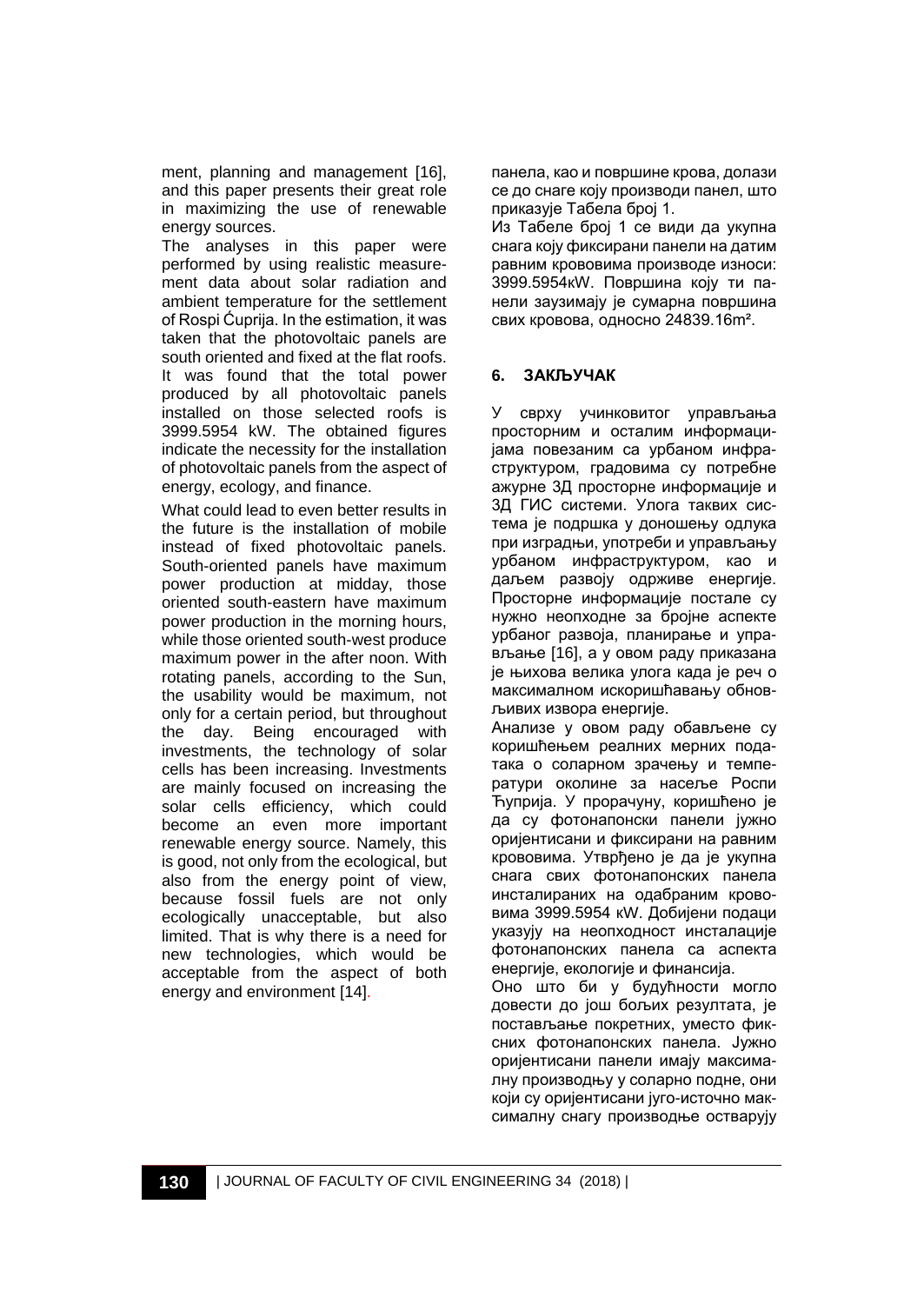у преподневним часовима, док они који су оријентисани југо-западно имају максималну снагу производње послеподне. Са ротирајућим панелима, складно путањи Сунца, искористивост би била максимална, не само у одређеном периоду, већ током целог дана. Технологије соларних ћелија су, подстакнуте инвестицијама, у великом порасту. Инвестиције су углавном оријентисане на повећање ефикасности соларних ћелија, које би могле постати још важнији обновљиви извор енергије. Наиме, ово је добро, не само са еколошке тачке гледишта, већ и у енергетском погледу, јер фосилна горива не да су само еколошки неприхватљива, него су и ограничена. Управо због тога су потребне нове технологије, које су прихватљиве и са енергетског и са еколошког аспекта [14].

#### **REFERENCES**

- [1] Дуновић, М.: Енергетско питање у Европској унији Геополитика ЕУ у контексту енергетских извора и енергетске учинковитости, Сплит: Наклада Протуђер, п.п. 1-162, **2011**
- [2] Радоњић, Б., Вујошевић И.: Економски аспекти производње електричне енергије, Матица црногорска, **2013/2014**, № 56/57, п.п.365-402
- [3] Уредба о подстицајним мерама за производњу електричне енергије из обновљивих извора и из високоефикасне комбиноване производње електричне и топлотне енергије, Службени гласник РС, № 56, п.п. 1-15, **2016**
- [4] Амижић Јеловчић, П., Приморац, Ж., Шкурла, И.: Енергетска перспектива Републике Хрватске с посебним освртом на заштиту Јадранскога мора, Зборник радова Правног факултета у Сплиту, № 50, 4/2013, п.п. 823.-8533, **2013**
- [5] Ошлај, М., Муршец, Б.: Биоплин као обновљиви извор енергије, Технички вјесник, №.1, вол 17, п.п.109-114, **2010**
- [6] Solangi, K. H., Islam, M. R., Saidur, R., Rahim, N. A., Fayaz, H..: A review on global solar energy policy, Renewable and Sustainable Energy Reviews, №. 15(4), p.p. 2149-2163, **2011**
- [7] Кендришић, В.: Фотонапонски соларни системи и соларне електране, Дипломски рад, Факултет Техничких Наука, Нови Сад, **2015**
- [8] Шимић, З.: Енергија сунца, предавања, Факултет електротехнике и рачунарства, Загреб, **2010**
- [9] Chow, T.T.: A review on photovoltaic/thermal hybrid solar technology, Applied Energy, №.87, p.p. 365–379, **2010**
- [10] Ламбић М.: Студија о процени укупног соларног потенцијала Соларни атлас и могућности "производње" и коришћења соларне енергије на територији АП Војводине, Покрајински секретаријат за енергетику и минералне сировине, Нови Сад, **2011**
- [11] <http://www.buildmagazin.com/eindex2.aspx?fld=tekstovi&ime=bm2217.htm> download 22.09.**2018**
- [12] Copper, J.K., Sproul, A.B., Bruce, A.G.: A method to calculate array spacing and potential system size of photovoltaic arrays in the urban environment using vector analysis, Applied Energy, №. 161, pp.11-23, **2016**